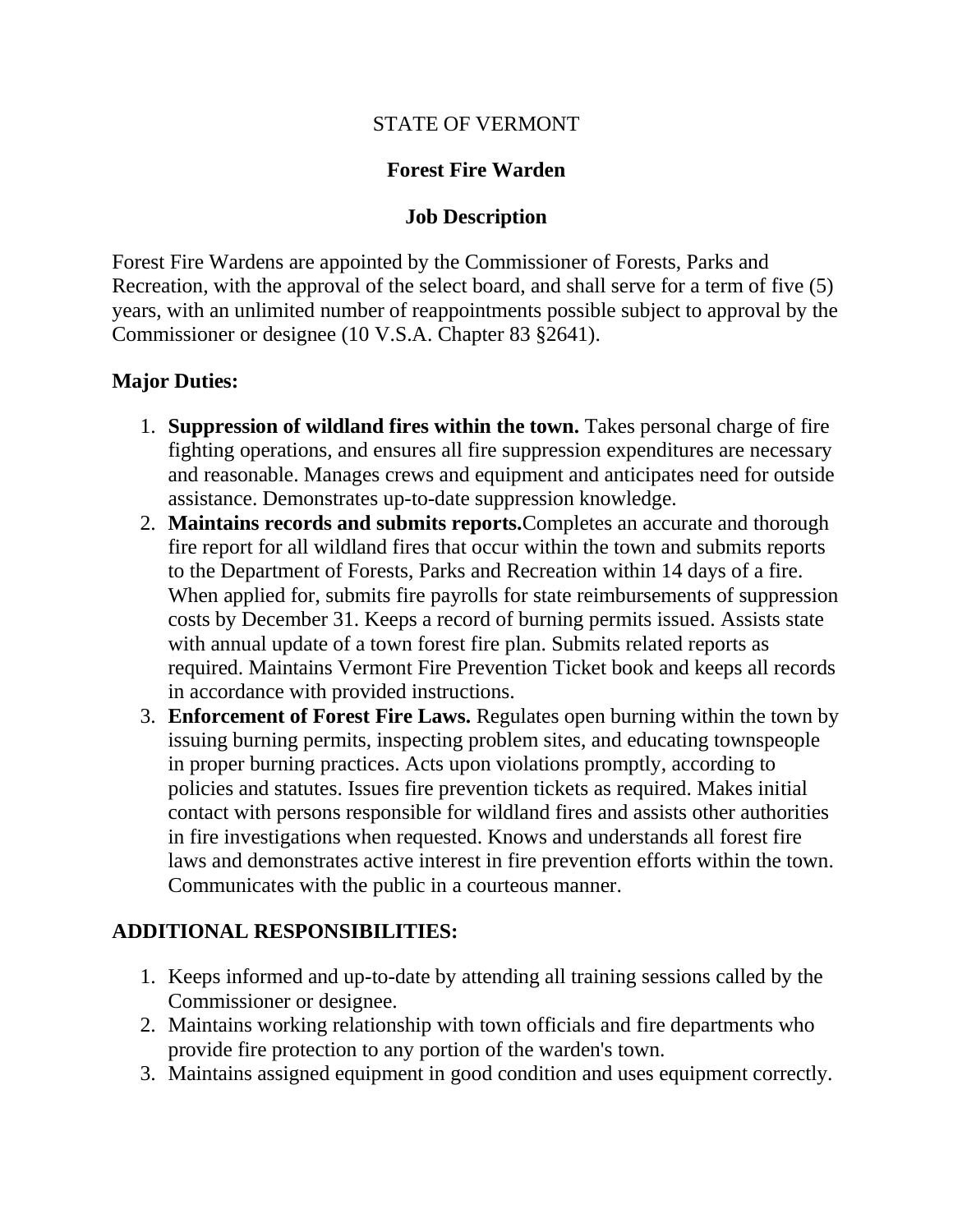# **SALARY AND COMPENSATION**

The salary of the fire warden shall be determined by the select board for time spent in the performance of the duties of his/her office, which shall be paid by the town, 10 V.S.A. §2642, Chapter 83). Warden shall also receive, from the town, the sum of fifteen cents for each fire permit issued (10 V.S.A. §2642, Chapter 83).

### **In addition:**

- 1. The warden shall receive \$20 annually from the state for properly making out and submitting reports.
- 2. The warden shall receive, from the state, \$15 per diem for attendance at each training session called by the Commissioner or designee.

## **QUALIFICATION FOR A NEW WARDEN**

- 1. Eligible to hold town office:
	- a. Is a citizen of the United States
	- b. Is a resident of the state of Vermont
	- c. Has taken the Freeman's Oath
	- d. Is 18 years of age or older
- 2. Should be a member of the local fire department within the town that he/she will serve as warden, if a department exists.
- 3. Available to carry out the duties of the position as listed above.
- 4. Shall hold a valid Vermont driver's license.
- 5. Shall be able to read and write; a requirement necessary to fill out report forms and issue fire prevention tickets.
- 6. Shall have a telephone with a listed or published telephone number.
- 7. Although not mandatory, general good health is necessary to carry out most duties of the position.

#### **Upon being appointed new wardens and deputy wardens will be supplied the following from state:**

- Town Forest Fire Warden Handbook
- Forest Fire Warden Identification Card
- Vermont Fire Prevention Ticket-User Guide